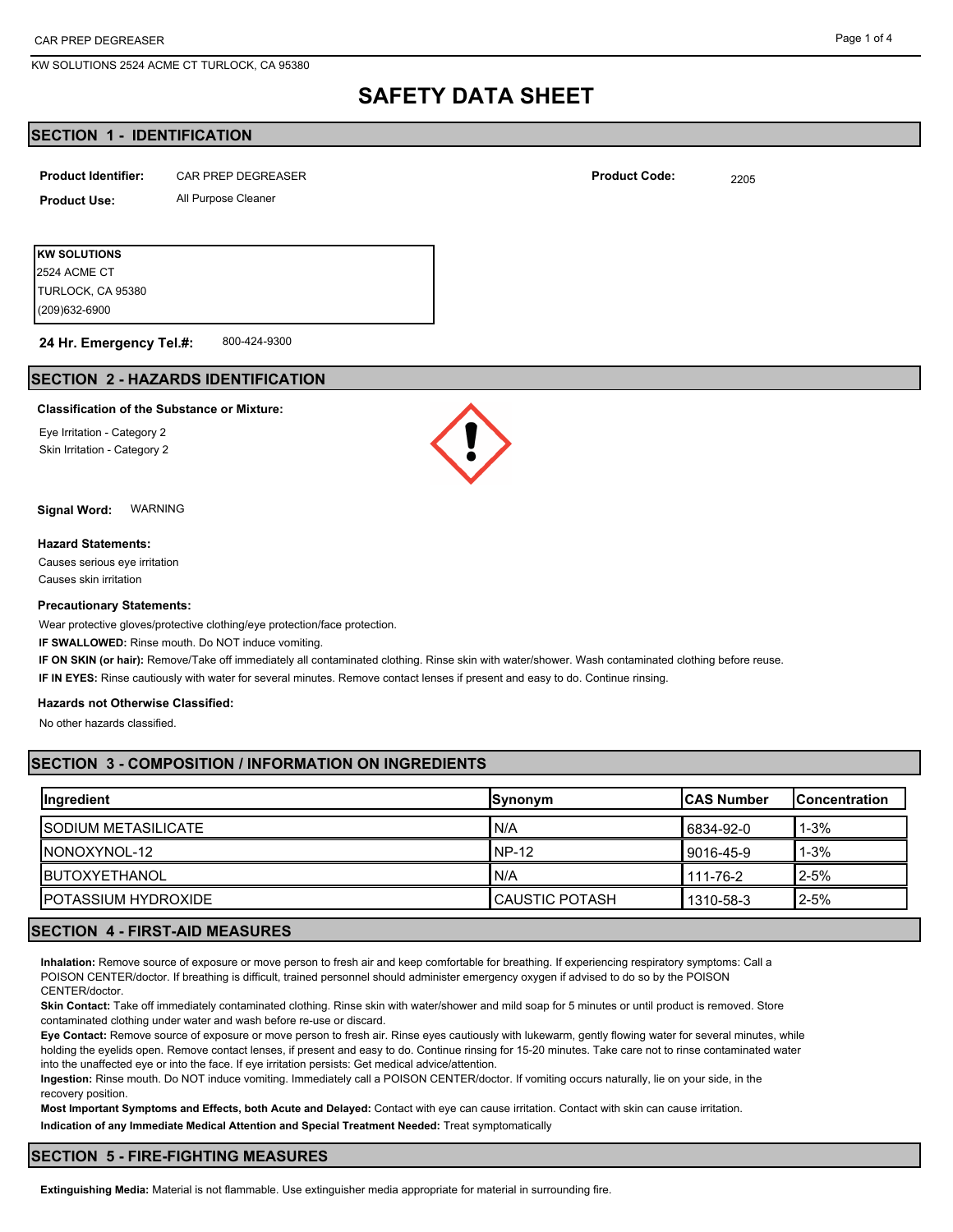KW SOLUTIONS 2524 ACME CT TURLOCK, CA 95380

# **SAFETY DATA SHEET**

**Special hazards arising from the substance of mixture:** Emits toxic fumes under fire conditions.

**Flammability classification (OSHA 29 CFR 1910.106) (Hazcom 2012):** Non flammable

**Hazardous Combustion Products:** Non combustible

**Special protective equipment and precautions for firefighters:** In the event of a fire, wear full protective clothing and NIOSH-approved self-contained breathing apparatus.

#### **SECTION 6 - ACCIDENTAL RELEASE MEASURES**

**Personal precautions, protective equipment and emergency procedures:** Ventilate area of leak or spill. Wear appropriate personal protective equipment as specified in Section 8. Isolate hazard area. Keep unnecessary and unprotected personnel from entering. **Methods and materials for containment and cleaning up:** SMALL SPILLS (less than 1 gallon): May be flushed to an approved sewer line (with large amounts of water). Larger spills should be absorbed and collected for disposal. Ensure adequate decontamination of tools and equipment following clean up.

**Special spill response procedures:** Prevent from entering sewers, waterways, or low areas.

#### **SECTION 7 - HANDLING AND STORAGE**

**Precautions for Safe Handling:** Wear at least chemical resistant gloves and eye protection, face shield, and chemical resistant garments when handling, moving or using this product. Do not contaminate water, food, or feed by storage or disposal.

**Conditions for Safe Storage:** Keep product in tightly closed container when not in use. Do not drop, roll or skid drum.

**Incompatible Materials:** Acids, bases and strong oxidizers.

### **SECTION 8 - EXPOSURE CONTROLS / PERSONAL PROTECTION**

**Ventilation and engineering measures:** Forced air, local exhaust, or open air is adequate.

**Respiratory Protection:** Not a respiratory irritant unless dealing with a mist form, then wear appropiate NIOSH respirator.

**Skin Protection:** Wear chemical resistant gloves and chemical resistant garments when handling, wash garments before re-use.

**Eye/Face Protection:** Wear chemical goggles; also wear a face shield if splashing hazard exists.

**Other Protective Equipment:** Eye wash facility and emergency shower should be in close proximity.

**General Hygiene Conditions:** Do not eat, drink or smoke when using this product. Wash thoroughly after handling. Remove and wash contaminated clothing before re-use. Handle in accordance with good industry hygiene and safety practice.

#### **SECTION 9 - PHYSICAL AND CHEMICAL PROPERTIES**

**Appearance:** Red clear liquid. **Odor:** Odorless. **pH:** 8.5-9.5 **Melting/Freezing point:** No information available. **Initial boiling point and boiling range:** No information available. **Flammability (solid, gas):** Non flammable. **Specific Gravity:** 1.04 g/mL **Solubility in Water:** Complete **Decomposition temperature:** No information available. **Viscosity:** 15-30 cSt at 20ºC / 68ºF

# **SECTION 10 - STABILITY AND REACTIVITY**

**Reactivity:** Strong bases/acids/oxidizing agents **Chemical Stability:** Stable under normal conditions **Possibility of Hazardous Reactions:** May react with incompatible materials **Conditions to Avoid:** Incompatible materials **Incompatible Materials:** Acids, bases and strong oxidizers. **Hazardous Decomposition Products:** None known

# **SECTION 11 - TOXICOLOGICAL INFORMATION**

#### **Information on likely routes of exposure:**

Routes of entry - inhalation: YES Routes of entry - skin & eye: YES Routes of entry - ingestion: YES Routes of entry - skin absorption: NO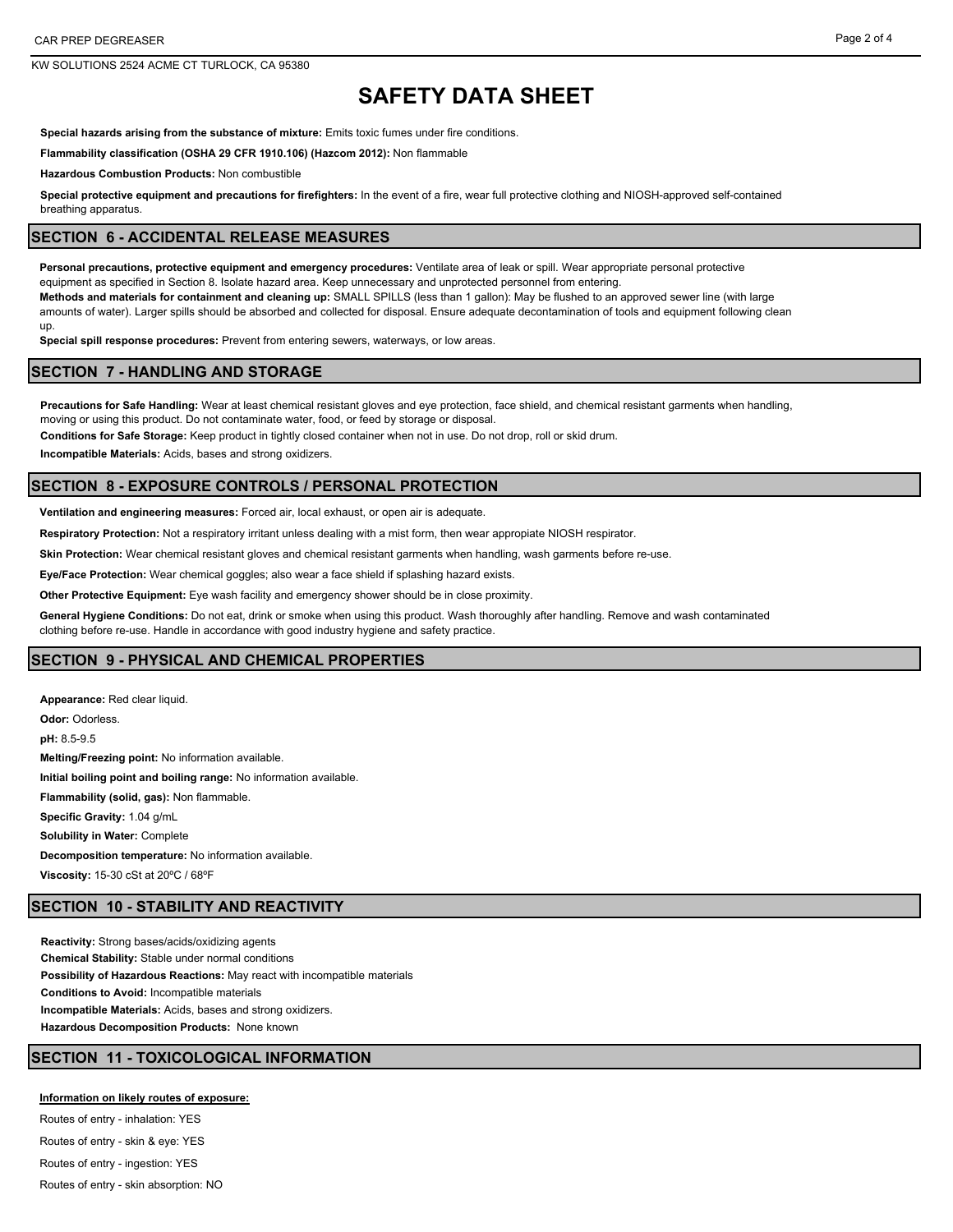KW SOLUTIONS 2524 ACME CT TURLOCK, CA 95380

# **SAFETY DATA SHEET**

#### **Potential Health Effects:**

**Signs and symptoms of short term (acute) exposure:**

**Inhalation:** May cause irritation to respiratory system in mist/vapor form.

**Ingestion:** May cause nausea, vomiting, abdominal pain, gastrointestinal tract burns, gastrointestinal upset and/or diarrhea.

**Skin:** May cause skin irritation including redness, edema, swelling, rash, scaling or blistering, drying and/or cracking of skin.

**Eye:** May cause redness, stinging, tearing, swelling, itching and/or irritation of the eye. Possible eye damage if left untreated.

#### **Potential Chronic Health Effects:**

**Carcinogenicity:** No components are listed as carcinogens by ACGIH, IARC, OSHA, or NTP.

**Mutagenicity:** Not known to have mutagenic effects in humans or animals.

**Reproductive effects:** No known reproductive effects in humans or animals.

**Sensitization to material:** Not a known sensitizer in humans or animals.

**Specific target organ effects:** No known specific target organ effects.

**Toxicological data:** The calculated ATE values for this mixture are:

ATE oral  $=$  >5000 mg/kg ATE dermal = >5000 mg/kg ATE inhalation = No information available.

#### **SECTION 12 - ECOLOGICAL INFORMATION**

**Ecotoxicity:** Not expected to be toxic to the environment.

**Persistence and degradability:** Not expected to persist. Readily biodegradable.

**Bioaccumulation potential:** Not expected to bioaccumulate.

**Mobility in soil:** No information available.

### **SECTION 13 - DISPOSAL CONSIDERATIONS**

**Handling for disposal:** Do not contaminate water, food, or feed by storage and/or disposal. When handling refer to protective measures listed in sections 7 and 8. Empty residue from containers, rinse container well.

**Method of disposal:** Dispose of in accordance with all applicable federal, state, provincial and local regulations. Contact your local, state, provincial or federal environmental agency for specific rules.

**RCRA:** Not a listed RCRA hazardous waste.

## **SECTION 14 - TRANSPORTATION INFORMATION**

Certain shipping modes or package sizes may have exceptions from the transport regulations. The classification provided may not reflect those exceptions and may not apply to all shipping modes or package sizes.

Please note the GHS and DOT Standards are NOT identical and therefore can have varying classifications

**US 49 CFR/DOT/IATA/IMDG Information: UN No.:** 1760 **UN Proper Shipping Name: Corrosive liquid, n.o.s. Transportation hazard class(es):** 8 **Packing Group:** III

**Environmental hazards:** Not a Marine Pollutant

## **SECTION 15 - REGULATORY INFORMATION**

#### **US Federal Information:**

**TSCA information:** All components are listed on the TSCA inventory.

**US CERCLA Reportable quantity (RQ):** Potassium hydroxide has a RQ of 1000 pounds of pure chemical. SARA Title III: No chemicals in this product are subject to SARA Title III reporting.